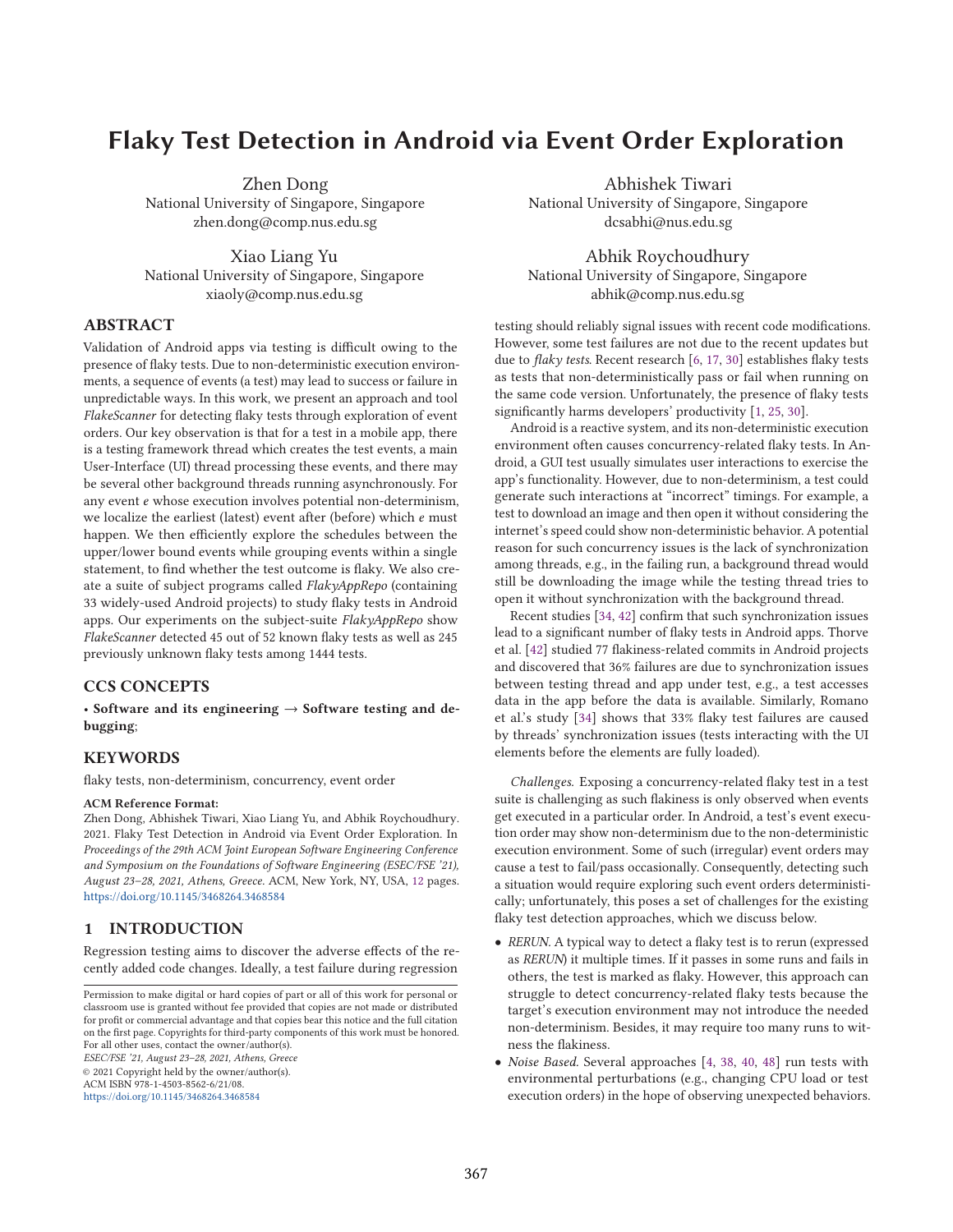Despite being simple and easy to be adopted in practice, adding noise does not guarantee to explore different execution orders. Consequently, they fail to detect many concurrency related flaky tests, as observed during our experiments.

• *Event Race.* The concurrency-related flakiness may be caused due to a synchronization problem on the testing thread. Besides, a concurrency bug on the app under test could also cause a non-deterministic test failure. Thus, in principle, approaches identifying concurrency bugs should also detect a subset of such flaky tests. Recent works [8, 18, 19, 24, 32] leverage program analysis techniques to analyze possible races in Android apps. For instance, *EventRacer* [8] records the execution trace of a test and statically analyzes it to find potential races. However, such approaches are prone to multiple false positives, which may create more problems for the developers during the Continuous Integration (CI) process.

*Our Approach.* We introduce a lightweight technique that automatically detects a concurrency flaky test in Android apps within few test runs. Our technique explores the possible event execution orders in a test by scheduling a non-deterministic (async) event such that each test run explores a different event execution order. Besides, we identify and explore event orders in which the test flakiness manifests such that a flaky test can be detected in a few test runs.

*Insight.* Possible event execution orders are introduced by nondeterministic execution of *async events*. Android apps use a concurrent event-driven model, in which only the main (UI) thread can access GUI and processes user events. To keep GUI responsive, the UI thread offloads a long-running task (e.g., internet accessing) to a background thread. Once the task is finished, the background thread sends an event (called *async event*) to the UI thread to perform a GUI update. In a test run, the testing thread and background threads send events to the UI thread simultaneously, resulting in races among the events; the test may pass for some event orders and fail in others. For the example mentioned earlier, the testing thread simulates the "open the image" event, and the background thread downloads the image and sends an update event after completing the download. A race may occur between these two events. If the internet is fast, the update event reaches the UI thread before the "open the image" event, and the test passes. Otherwise, the "open the image" event is processed first, and the test fails.

*Event Order Exploration.* Leveraging these insights, our approach explores possible event execution orders by scheduling an async event in a test run. Our approach first identifies the schedule space for each async event with dynamic analysis and schedules the async event in its schedule space to avoid infeasible orders. To manifest a flaky test failure quickly, our approach schedules events at positions where the test is more likely to fail. Specifically, it schedules an async event at a *statement boundary position*. The statement boundary position is between the last event that a test statement triggers and the first event that the next statement triggers. We note that the tests are often flaky due to missing an appropriate synchronization operation between two test statements, e.g., the synchronizing operation after clicking a download button. Thus we are more likely to trigger a test failure if an async event is executed after executing certain test statements.

*Instrumentation-free Tool.* We implement our approach into a tool called *FlakeScanner*, which leverages the debug mode supported in the Android framework to perform dynamic analysis based event scheduling. Thus *FlakeScanner* requires no instrumentation in either Android apps or the Android framework and works on both Android emulators and devices. According to the study [41], code instrumentation often disrupts test executions and prevents the manifestation of flaky test failures. Moreover, *FlakeScanner* supports multiple widely-used testing frameworks with which developers write tests such as Espresso [2] or Robotium [13].

*Experiment.* We evaluated *FlakeScanner* on 33 widely-used Android projects. Our experiments show that *FlakeScanner* successfully detected 45 out of 52 known flaky tests. On average, it detected a flaky test within three test runs. *FlakeScanner* outperformed the recently published flaky test detection technique *Shaker* [40] and the baseline tool RERUN in terms of both the number of detected flaky tests and average execution time. *FlakeScanner* also detected 245 flaky tests that were previously unknown. Out of these 245 unknown flaky tests, we reported 20 to developers; 13 out of these 20 have been confirmed and addressed by developers.

*Contributions.* Our contributions can be summarized as follows:

- We present an event scheduling approach that explores different event execution orders for each test run to detect concurrency-related flaky tests in Android apps. To avoid exploring all possible event orders, our approach adopts heuristics to identify and explore event orders in which the test flakiness is likely to occur.
- We implement our approach into an instrumentation-free tool that works on Android emulators and physical devices while supporting widely-used Android testing frameworks.
- We curate a suite of subject programs containing 33 widelyused Android projects with developer tests, called *FlakyAppRepo* for evaluating flaky test detection techniques. To facilitate future research on flaky tests, we make our prototype *FlakeScanner* and subject-suite *FlakyAppRepo* available at https://github.com/AndroidFlakyTest

#### **2 BACKGROUND**

*Android Concurrency Model.* Figure 1 depicts Android's eventdriven concurrency model. Each Android app has a main thread (also called *UI thread*); this thread processes events generated by users or the Android system. As shown in Figure 1, the UI thread maintains an event queue and an event looper. The queue is used to store received events, and the looper sequentially dequeues events from the queue and dispatches them to corresponding handlers for processing. Android adopts a single-UI-thread model in which only the main thread can access GUI objects. To achieve rapid UI responsiveness, the UI thread offloads long-running tasks such as network access to background threads, called *async threads* since they communicate with the UI thread asynchronously. Once tasks are completed, async threads post an event (called *async event* marked in blue in Figure 1) to the UI thread, and the UI thread updates the results to GUI. Event races may occur in this model. The UI thread and async threads run concurrently. The duration that an async thread will take to complete a task and post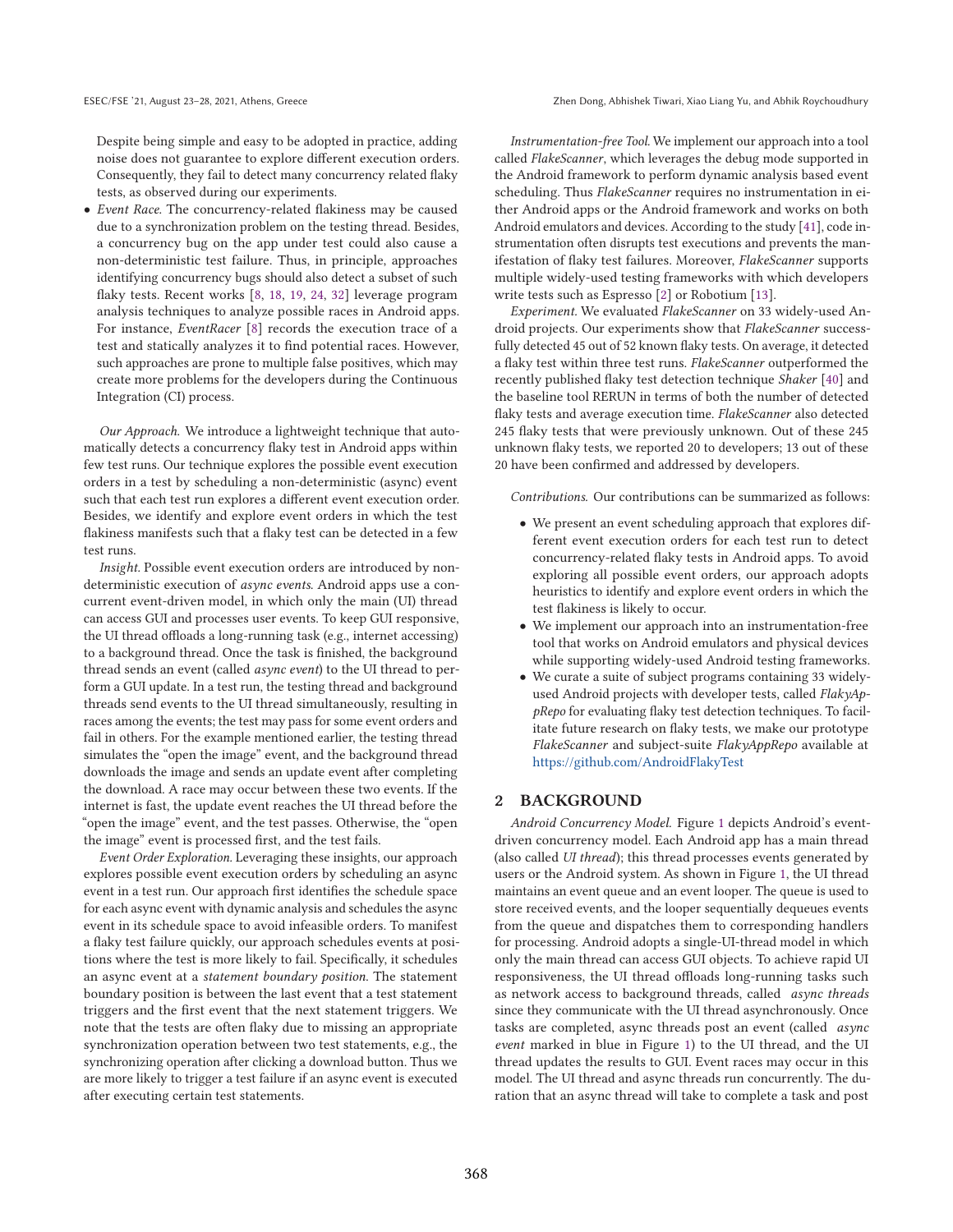

**Figure 1: Android concurrency model & testing framework.**

an async event is non-deterministic, depending on the current execution environment. Thus, a race might occur among posted async events and others, leading to non-deterministic execution orders. In the example in Figure 1, there are multiple event orders which might occur in the execution, for instance,  $\langle e_1, e_2, e_6, e_3, e_4, e_5, e_7 \rangle$ and  $\langle e_1, e_2, e_3, e_4, e_5, e_6, e_7 \rangle$ .

*Instrumented Tests & Testing Frameworks.* Instrumented tests are tests that run on physical devices and emulators, and they can invoke the Android framework APIs to control app under test at runtime. These tests are often executed in a separate thread (called *testing thread*) to simulate user interactions, as shown in Figure 1. The Android system supports multiple testing frameworks to help developers write tests, e.g., Espresso [2]. To achieve reliable tests, these frameworks provide mechanisms to synchronize user interactions with app under test. For instance, when method onView() is invoked in a test, Espresso waits to perform the corresponding UI action or assertion until the event queue is empty, background threads are terminated, and user-defined resources are idle.

#### **3 A MOTIVATING EXAMPLE**

To set the stage for our event order exploration technique for flaky test detection, we first illustrate the characteristics of a flaky test and then exemplify current approaches' inadequacy through Listings 1-3. These listings show parts of *CaptureLocationActivityTest*, a flaky test taken from *RapidPro Surveyor* app. This test intends to validate whether the app can successfully obtain the location data using Google APIs. As shown in Listing 1, the test launches *CaptureLocationActivity* (Line 2), the activity to capture the location data (Listing 2). Later, the test emulates a button click to fetch the location at line 5 in Listing 1, and validates whether the location is successfully fetched at line 7 in Listing 1.

Despite appearing straightforward, the test displays non-deterministic behavior, i.e., it is flaky. As explained earlier, the test runs in a testing thread, and the activity under test runs in the app's UI thread. The activity (*CaptureLocationActivity*) offloads fetching location data via Google API client to an async thread (Listing 3). After obtaining the location data, the async thread updates the result to the UI thread, and then the UI thread updates this result

to *CaptureLocationActivity*. Due to the lack of synchronization between the testing thread and async thread, the async thread might send the location data before or after the testing thread validates it. If the validation occurs before the location data is received, the test fails, else it passes.

Detecting concurrency-related flaky tests is non-trivial as such failures manifest when the events are executed in a specific order. The traditional approach *RERUN* blindly executes the test many times in the hope of witnessing the flaky test failures. However, this approach becomes ineffective when the environment under which the test runs does not produce the required non-determinism. For example, *RERUN* failed to witness the flaky test failure in *Capture-LocationActivityTest* during our experiments. Another approach is to add noise in the execution environment to increase the likelihood of observing such errors. However, such approaches do not proactively explore different event execution orders and are prone to miss crucial event orderings. In our evaluations, the recent (noise-based) related work *Shaker* [40] failed to detect many confirmed flaky tests, including *CaptureLocationActivityTest*. We also evaluated *EventRacer*, a dynamic analysis based technique for detecting event races in Android apps. However, such approaches are prone to report many races. For example, in our evaluation, *EventRacer* reported over 200 data races for *CaptureLocationActivityTest*. Unfortunately, none of these reported data races from *EventRacer* involve events originated from the testing thread, and hence do not demonstrate the specific flakiness we are illustrating in this section. Besides, *EventRacer* does not validate whether reported races can cause the test failure.

### **4 OVERVIEW OF OUR APPROACH**

This section describes the main components of our framework and lists the principles that make event exploration suitable for detecting concurrency-related flaky tests. First, the category of flaky tests should be well defined. It is acceptable to give up on all classes of flaky tests and focus on one; concurrency-related flaky tests. Second, using only one test run, we explore (all) possible scheduling space of an async event. Third, we execute these new schedulings to observe the flaky behavior, i.e., there exist at least two executions for which a test depicts different outcome (pass/fail).

#### **4.1 Basic Concepts**

Before diving into details of our approach, we define a miniature domain-specific syntax extended from [20] for an Android test.

| Test                                              | $v = \overrightarrow{S}$ |                                                                                    |
|---------------------------------------------------|--------------------------|------------------------------------------------------------------------------------|
|                                                   |                          | Statement $S$ ::= $post(\vec{e})$   ASSERTIONS   SYNC   other                      |
|                                                   |                          | Event $e$ ::= $\vec{M}_{UIThread}$   $\vec{M}_{backgroundThread}$   $\vec{M}_{OS}$ |
| Synchronize SYNC ::= SYNC( $\overrightarrow{S}$ ) |                          |                                                                                    |
| Message                                           |                          |                                                                                    |

A test  $T$  is composed of a series of program statements  $S$ . For concurrency-related flaky tests, we are interested in exploring the scheduling space of events, and thus for ease of representation, we categorize a test statement into four parts; statements posting an event, assertion statements, testing framework-specific synchronizing statements, and all other Android-specific statements. An event, denoted as  $e$ , is a message object created in the UI thread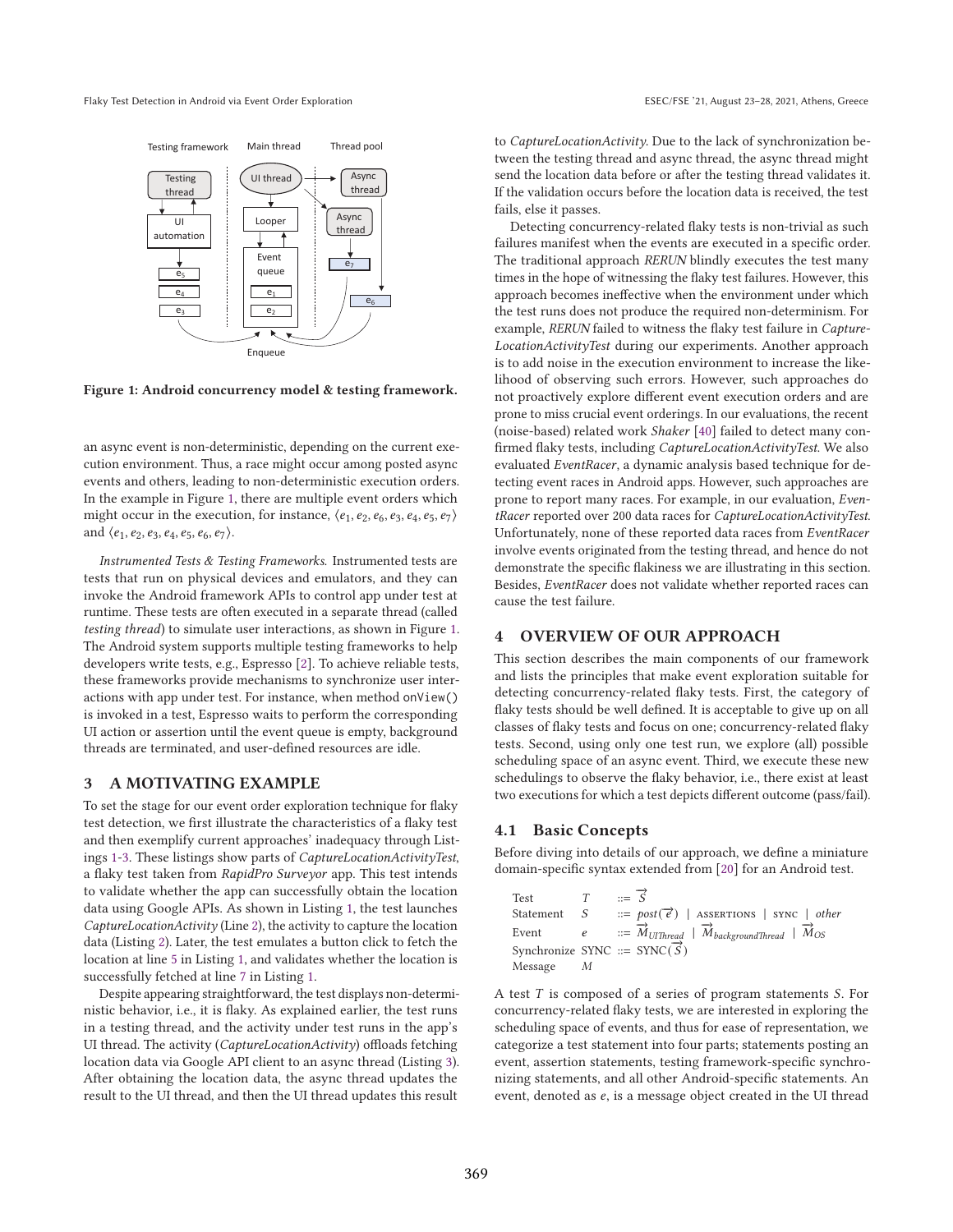#### **Listing 1: CaptureLocationActivityTest (Testing Thread)**

```
1 @Rule
```

```
2 public ActivityTestRule <CaptureLocationActivity> rule = new
        ActivityTestRule <>(CaptureLocationActivity . class ) ;
3 @Test
4 public void capture () {
5 onView(withId(R.id . button_capture))
         . check(matches(isDisplayed () ) ) . perform( click () ) ;
```
Instrumentation . ActivityResult result = rule . getActivityResult () ;

- $\text{assertThat} \left(\text{ result}\text{ . } \text{getResultData}\left() \text{ , } \text{ is } (\text{not}(\text{ nullValue}\left() \text{ ))}\right)\right);$
- 8 ...

### 9 }

#### **Listing 2: CaptureLocationActivity (UI Thread)**

```
1 @Override
2 protected void onCreate(Bundle bundle) {
3 connectGoogleApi();
4 ...
5 }
6 protected void connectGoogleApi() {
     7 googleApiClient = new GoogleApiClient.Builder( this ) ...
     googleApiClient.connect();
9 }
```
#### **Listing 3: Zaau (Worker Thread)**

```
1 //Worker thread asynchronous to the UI thread
2 @WorkerThread
3 public void run() {
4 zaak. zac( this . zagj ) . lock () ;
5 ...
6 }
```
(*M*<sub>UIThread</sub>), background threads (*M*<sub>backgroundThread</sub>), or Android *Framework* ( $\vec{M}_{OS}$ ). Each event specifies a specific action to perform, e.g., a button click registers an *on-click* event. Synchronizing statements (SYNC) are testing framework-specific methods and are used to achieve synchronization among UI Thread and testing thread, e.g., Espresso uses onView() method to achieve synchronization among testing thread and UI Thread<sup>1</sup>. Based on above constructs, we define an async event  $e_{async}$  as the event generated

from a background thread, i.e,  $e_{async} \in \overrightarrow{M}_{backgroundThread}$ .

*Definition 4.1 (Scheduling Space of Events).* Let  $T$  be a test contain- $\overrightarrow{S}$ ,  $\overrightarrow{e}$  be the sequence of events generated by  $\overrightarrow{S}$ . Let  $\overrightarrow{e}$  contains *n* async events and  $\overrightarrow{e}$  be a new sequence of events created by reordering an async event in  $\vec{e}$ . Then, the scheduling space of events  $\overrightarrow{E}$  is a set of all possible  $\overrightarrow{e}$ '.

Given a test, Definition 4.1 formally defines scheduling spaces of events. Intuitively, in a test, the order of an async event is not fixed, and thus, creating new event orders by reordering async events will provide all potential event orders. However, these event orders may also contain (infeasible) orders that will not be realized in practice. One of the critical challenges is to avoid such orders. An infeasible event ordering can be explored by ignoring the events' dependencies during the execution. For instance, an async event  $e_1$ may depend on another event  $e_2$ , where event  $e_1$  will not complete

before  $e_2$  in practice. Based on this observation, we define infeasible event orders as:

*Definition 4.2 (Infeasible Scheduling Space).* Let  $\overrightarrow{e}$  be a sequence of events and  $\vec{e}$ ' be a new sequence created by reordering an async event  $e_{async}$  in  $\vec{e}$  from the position *i* to a new position *j*. Then,  $\vec{e}'$  will be infeasible if  $\exists e_k \in \vec{e}'$  after the position *j* and  $e_{asunc}$ depends on  $e_k$ .

Intuitively, *depends* specifies the *Happens-before* relation. In practice, avoiding infeasible event orders would require computing the dependencies among events in the test execution. However, computing event dependencies is challenging for multiple reasons. First, a test can trigger many events (more than 500 events for some cases). Computing dependencies among them can be complex as one event's execution may depend on multiple other events. Second, event dependencies are not specified in the events but handed over to the components that respond to the events. These components may belong to Android frameworks or third-party libraries, making event dependency analysis difficult. We propose a dynamic analysis to explore various event execution orders to address this challenge. Given an async event  $e$  in a test run, the analysis identifies the scheduling space  $\langle e_{l_0}, e_{u_0} \rangle$ , where  $e_{l_0}$  is *lower bound event* and  $e_{u_0}$ is *upper bound event*, i.e.,  $e$  cannot be executed earlier than  $e_{l_0}$  or later than  $e_{up}$  for all execution environments. Consequently, we can explore event execution orders by scheduling the async event  $e$  at various positions between  $e_{lo}$  and  $e_{up}$ .

## **4.2 Identifying the Scheduling Space**

The successful realization of the scheduling space requires noticing two crucial points. First, the scheduling space needs to reflect some level of determinism, i.e., there need to be some non-async events. Second, each async event's scheduling space should be well defined.

Observation 1. *For a statement in a test , the first event it generates will not be an async event, i.e., its order will not change for all runs.*

Android is a reactive system, and tests in an Android app invokes the functionality of Android's components (e.g., an activity) by simulating user events. For example, a test would emulate a button click to invoke some functionality provided by an activity. The concept of background threads in Android is trivial, and Android's components utilize them to offload long-running tasks in the background. Notably, a background thread is always created by an Android component (via UI Thread). Thus, the interaction from a test (via a statement) to an Android component would always follow a sequence where the test would invoke the component, and then the component may invoke a background thread. Considering such event chaining, the first event of a test statement will always **belong to**  $\overrightarrow{M}_{UIThread}$  or  $\overrightarrow{M}_{OS}$ . Based on this observation, we define *anchor events* as:

*Definition 4.3 (Anchor Events).* Let  $s \in \overrightarrow{S}$  be a program statement in a test  $T$ , and it generates  $n$  events in the following order: <  $e_1, ..., e_n$  >. Then, we define  $e_1$  as the anchor event for s.

To localize anchor events, we execute a test, statement by statement; we record all events triggered by each statement, and build

<sup>1</sup>https://developer.android.com/training/testing/espresso#sync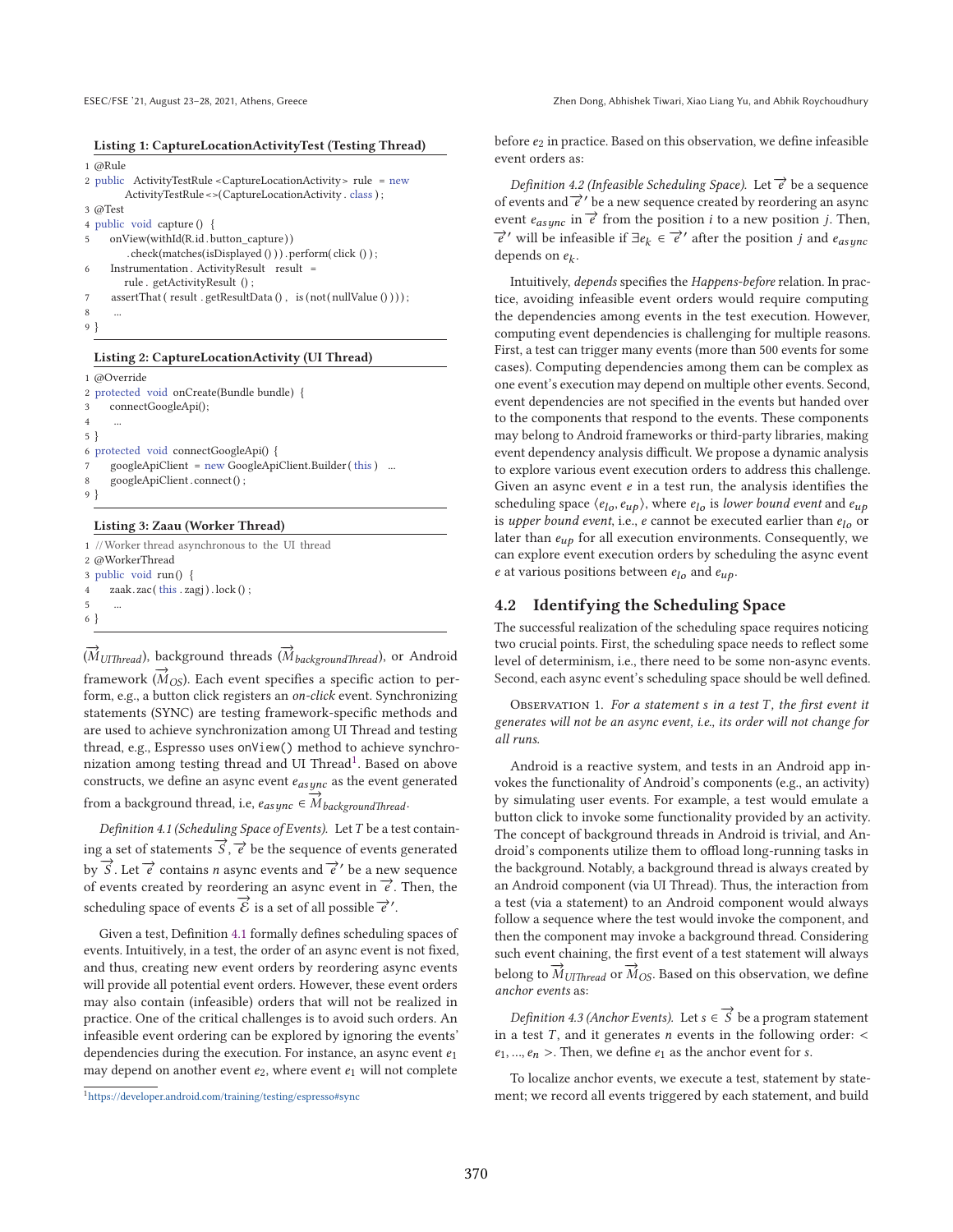Flaky Test Detection in Android via Event Order Exploration Exploration ESEC/FSE '21, August 23-28, 2021, Athens, Greece

a map between them. According to this map, we identify anchor events for the test. Defining the lower bound of an async event is now straightforward. Intuitively, for a given statement, the lower bound of an async event would always be the anchor event of this statement, as the anchor event will always *happen-before* async event (Observation 1).

Localizing the upper bound event of an async event  $e_{asunc}$  is more involved and requires identifying events that depend on  $e_{async}$ , i.e., events that occur only after  $e_{async}$ . Such event dependence is maintained by thread synchronization operations. For instance, the testing framework Espresso uses onView() operation to synchronize the testing thread and app under test. The testing thread waits until specific threads or resources are idle to ensure that a widget specified by onView() shows up on the screen. Formally, we define the upper bound of an async event as:

*Definition 4.4 (Upper Bound Event).* Let *T* be a test containing a set of statements  $\overrightarrow{S}$ . We define  $e_j$  as the upper bound event for an async event  $e_{async}$ , where  $e_j$  is the first event that cannot *happenbefore*  $e_{as ync}$ .

We propose a *what-if* analysis to localize the upper bound event of  $e_i$ . Specifically, after the test is launched, we hook the async thread that posts  $e_i$  at runtime and suspend it, keeping other threads free. Meanwhile, we monitor the testing thread to check at which statement the testing thread stops and waits for the suspended thread to be completed. Suppose that the testing thread stops at a statement  $s$  on executing the event  $e_i$ . We then deem operations in  $s$  to depend on  $e_i$ , and these operations will not be executed until  $e_i$  is processed. Thus, the anchor event  $e_i$  triggered by  $s$  is upper bound event of  $e_i$ . The idea behind the analysis is *what-if* it takes forever to complete the long-running task that corresponds  $e_i$ ; operations in a test that depend on  $e_i$  will not be executed due to thread synchronization, and those that do not depend on  $e_i$  will be executed.

#### **4.3 Scheduling Events**

Next, we explore the scheduling strategies for an async event  $e_{as$ unc. Given the lower and upper bound events of  $e_{async}$ , the anchor events that lie between this interval are identified. Then,  $e_{as ync}$  is scheduled before each of these anchor events. To manifest flaky test failures as soon as possible, we prioritize positions closer to the upper bound event (maximizing the runtime of the async event), i.e., we first schedule  $e_{\text{as} \text{unc}}$  just before its upper bound and then move towards its lower bound.

For two reasons, we only explore positions before anchor events in the scheduling space of an async event instead of all possible positions. First, for non-anchor events in the scheduling space, their execution orders may change from run to run. Using them as hooks for event scheduling may introduce infeasible orders. Second, anchor events are boundary events of test statements. Scheduling an async event before them is likely to trigger a flaky test failure.

### **5 METHODOLOGY**

Figure 2 shows the workflow of our approach. For a given test, our framework performs a concrete execution to trace all the generated events. Next, a map between the statements in the test and their



#### **Figure 2: Workflow of exposing flaky tests through systematic schedule exploration.**

corresponding events is created. The test is executed multiple times to compute possible schedules for async events. Consequently, a set of event orders that might occur in execution environments are created. Finally, we explore these possible event execution orders; if a test failure is detected during the exploration, the test is identified as a flaky test (since we have already seen passing runs of the test).

#### **5.1 Event Tracing and Mapping**

Event tracing is often used in the dynamic analysis of Android apps. It can be achieved by simply logging events that are generated at runtime. However, such techniques cannot fulfill our task. Event information (*e.g.*, event id) produced in logs is dynamically generated by Android runtime and changes in each run. Our approach requires an event identifier to identify an event uniquely across different test runs. Async events that are identified during event tracing need to be hooked and scheduled in runs that are performed for event order exploration.

*Event Identification.* We identify an event based on interactions between the event and app under test at runtime. Two events triggered in different test runs are considered identical if: (1) they are triggered by the same test statement; (2) they are processed by the same sequence of methods at runtime. For instance, a pressDown event is associated with an identifier constructed using the line number of the statement that triggers the event and signatures of a sequence of methods that process it. This practice of event identification comes from our investigation of the Android framework.

*Tracing and Mapping.* Algorithm 1 outlines the procedure of event tracing and mapping. First, it launches the app under test and takes control of the Android runtime with a module called ARTHandler. Given a test T consisting of a series of statements, ARTHandler runs the test  $T$  in the testing thread and executes statements one by one (via the Android debugger). When one statement is executed, ARTHandlers monitors the event queue of the UI thread and hooks injected events. For each event, ARTHandler records the tuple  $\langle$ isAsync, sq<sub>m</sub> $\rangle$  where isAsync denotes whether it is an async event and  $sq_m$  denotes the signatures of a sequence of methods that have processed the event. This tuple and the line number of the statement being executed form the event's identifier and get stored in a list (Line 11-14). As stated before, a statement in the test might perform long-running tasks, which are executed in async threads. When these tasks are completed is non-deterministic, and the async event might be posted after a long time. To not miss async events that are triggered by a single statement, we keep hooking events until two criteria are satisfied: (a) there are no new events and (b) the event queue of the UI thread is empty, which often indicates the system is not running tasks. This practice is also used in the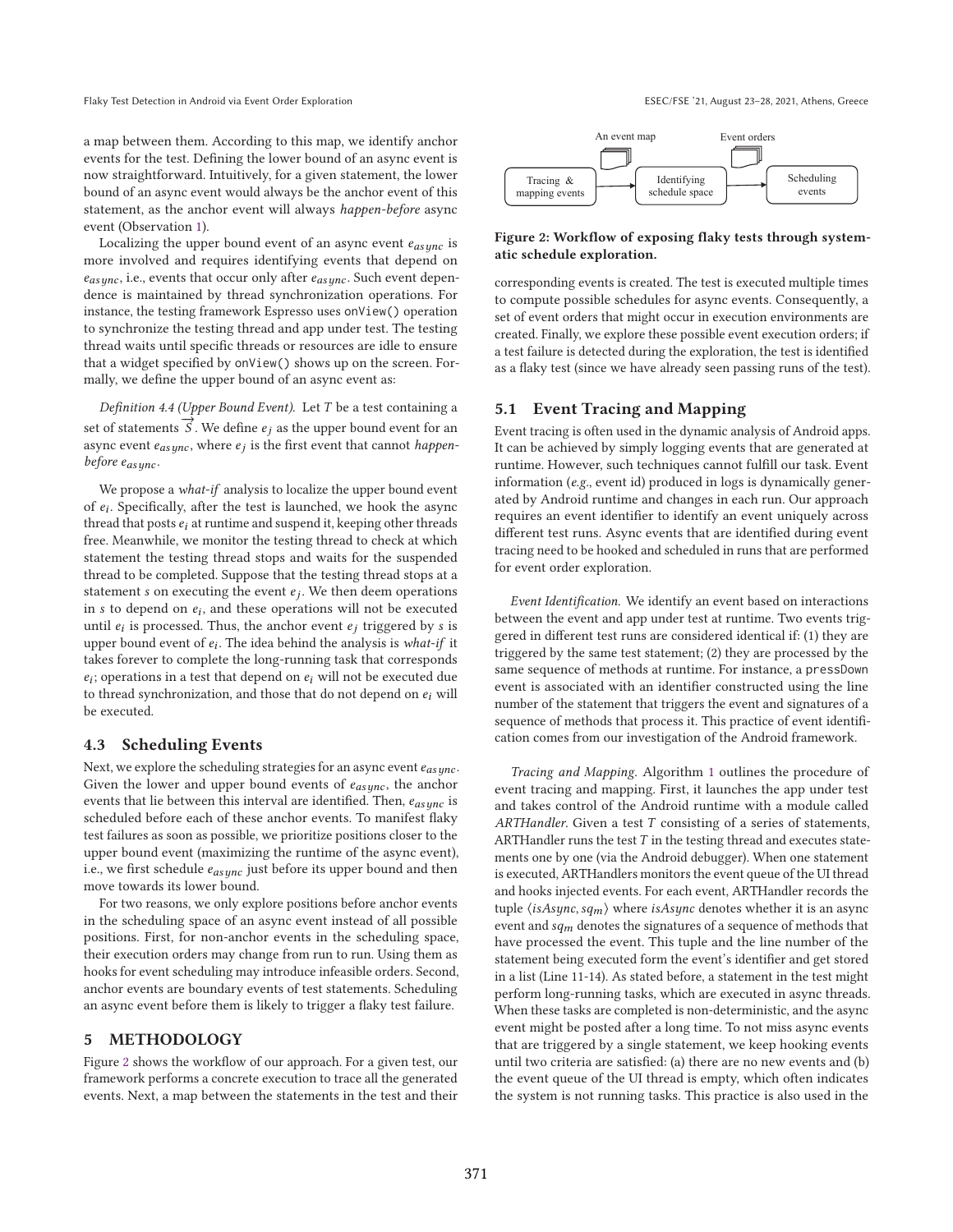**Algorithm 1:** Event tracing and mapping.

|                | 1 <b>Procedure</b> runTest(App A, Test T, Android ART)                  |  |  |  |  |  |  |
|----------------|-------------------------------------------------------------------------|--|--|--|--|--|--|
| $\overline{2}$ | LaunchApp $(A, ART)$ ;                                                  |  |  |  |  |  |  |
| 3              | $ARTHandler \leftarrow$ attachHandler (A, ART);                         |  |  |  |  |  |  |
| $\overline{4}$ | List $\leftarrow \emptyset$ ;// storing pairs of a statement and events |  |  |  |  |  |  |
| 5              | launchTest $(A, T, ART)$ ;                                              |  |  |  |  |  |  |
|                | // UI thread's event queue                                              |  |  |  |  |  |  |
| 6              | $eventO \leftarrow getEventQ(ARTHandler);$                              |  |  |  |  |  |  |
| 7              | for $sin T$ do                                                          |  |  |  |  |  |  |
| 8              | runStatement(ARTHandler, s);                                            |  |  |  |  |  |  |
| 9              | $n \leftarrow$ getLineNum( <i>ARTHandler</i> , <i>s</i> );              |  |  |  |  |  |  |
| 10             | while <i>True</i> do                                                    |  |  |  |  |  |  |
| 11             | $E\langle$ isAsync, sq_m $\rangle \leftarrow$ getEvent(ARTHandler);     |  |  |  |  |  |  |
| 12             | if $E = Null$ then                                                      |  |  |  |  |  |  |
| 13             | List $\leftarrow$ List $\cup$ { (is As ync, sq m, n) }                  |  |  |  |  |  |  |
| 14             | else                                                                    |  |  |  |  |  |  |
| 15             | if is $Empty(eventQ)$ then                                              |  |  |  |  |  |  |
| 16             | break:                                                                  |  |  |  |  |  |  |
| 17             | end                                                                     |  |  |  |  |  |  |
| 18             | end                                                                     |  |  |  |  |  |  |
| 19             | end                                                                     |  |  |  |  |  |  |
| 20             | end                                                                     |  |  |  |  |  |  |
| 21             | return List                                                             |  |  |  |  |  |  |

Espresso testing framework. Finally, a map between a statement and its events is returned via the *List*, and the first event of each statement is identified as an anchor event.

### **5.2 Identifying Event Schedule Space**

To compute possible event execution orders, we perform a *what-if* dynamic analysis to resolve event dependencies caused by thread synchronization between apps and testing frameworks. Algorithm 2 shows the procedure of resolving event dependencies. It takes the event trace List generated in the previous step as input. For each async event  $e_{asunc}$  in List, the algorithm launches the test and starts to hook event  $e_{async}$  (Line 4-8). Once hooked, the algorithm suspends the thread that posts  $e_{async}$  such that  $e_{async}$  cannot be posted (Line 9). Meanwhile, it keeps checking the status of the testing thread (Line 10-14). If the testing thread's status is WAITING, it considers the testing thread is performing thread synchronization with threads in the app and waiting for  $e_{as ync}$  to be executed. Thus, we consider the statement *s* that is being executed in the testing thread attempts to trigger an event (e.g.,  $e_j$ ) which depends on  $e_{async}$ . Therefore, the schedule space of  $e_{async}$  is bounded by  $e_j$ , i.e., the first event that is triggered by s. So statement s is identified as the upper bound of schedule space of async event  $e_{as ync}$ . Statement s is recorded and set as the upper bound of event  $e_{as ync}$  and  $e_{async}$ is restored to List. Finally, schedule spaces for all async events in List are recorded.

### **5.3 Scheduling Events**

Schedule space of each async event in the event trace List is identified in the previous steps. Next, we explore event orders during test execution. An async event  $e_{asymc}$  can be simply represented by a triplet  $\langle id, n, m \rangle$ , where *n* and *m* are bounds of the scheduling space of  $e_{async}$ . Specifically, *n* is the index of the statement in the

| Algorithm 2: Event scheduling exploration. |  |
|--------------------------------------------|--|
|--------------------------------------------|--|

|                | 1 <b>Procedure</b> explore ( $App A$ , Test T, Android ART, EventMap List) |
|----------------|----------------------------------------------------------------------------|
| $\overline{2}$ | for e in List do                                                           |
| 3              | if is Async $(e)$ then                                                     |
| 4              | launchApp $(A, ART)$ ;                                                     |
| 5              | $ARTHandler \leftarrow$ attachHandler (A, ART);                            |
| 6              | launchTest (A, T, ARTHandler);                                             |
| 7              | $TH_{test} \leftarrow$ getTestingThread (ARTHandler);                      |
| 8              | $TH_{assume} \leftarrow$ hookAsyncThread ( <i>ARTHandler</i> );            |
| 9              | suspend (ARTHandler, THasync);                                             |
| 10             | while True do                                                              |
| 11             | if is Waiting $(TH_{test})$ then                                           |
| 12             | break;                                                                     |
| 13             | end                                                                        |
| 14             | end                                                                        |
| 15             | $m \leftarrow$ getLineNum (ARTH andler, TH <sub>test</sub> );              |
| 16             | end                                                                        |
|                | $// m$ is set as upper bound for $e$                                       |
| 17             | setUpperBound $(e, m)$ ;                                                   |
|                | // update event $e$ (with upper bound $m$ ) in List                        |
| 18             | updateEvent $(List, e)$ ;                                                  |
| 19             | break;                                                                     |
| 20             | end                                                                        |
| 21             | return List                                                                |
|                |                                                                            |

test that triggers  $\mathfrak{e}_{async},$  and  $m$  is the index of the statement that triggers the upper bound event of  $e_{as\textit{unc}}$ .

Similar to scheduling space identification, we can schedule  $e_{as$ unc by operating threads. We first hook event  $e_{async}$  after the test is launched and suspend the thread that posts  $e_{asunc}$ . Then, we free the testing thread and monitor whether the statement being executed is statement  $m$ . Once statement  $m$  is reached, we suspend the testing thread and free the suspended thread to post  $e_{asunc}$ . After the async thread is terminated or idle, i.e., event  $e_{async}$  has been posted, we free the testing thread. In such a way, event  $e_{asunc}$ can be executed before statement  $m$ . In next test run, we schedule  $e_{assume}$  to be executed prior to statement  $m-1$ , until all statements between  $n$  and  $m$  are explored. This procedure is repeated for each async event in List.

### **6 IMPLEMENTATION**

Our system is implemented in Scala and runs on a computer that connects a physical Android device or an emulator. Unlike existing techniques, it requires no instrumentation on apps or the Android framework and can be adapted to different versions of Android.

*Taking Control of Android Runtime.* The Android framework supports running an app in the debug mode, under which the Android runtime can be fully controlled. Specifically, we connect the Android runtime via Android Debug Bridge (ADB) and use the Android debugger to execute the app under test. With the debugger's help, we can perform execution step by step and monitor the app state during thread manipulation.

*Hooking Events.* Android adopts the event-driven model and manages events using an event queue. Each event implements an interface method called enqueueMessage() and Android puts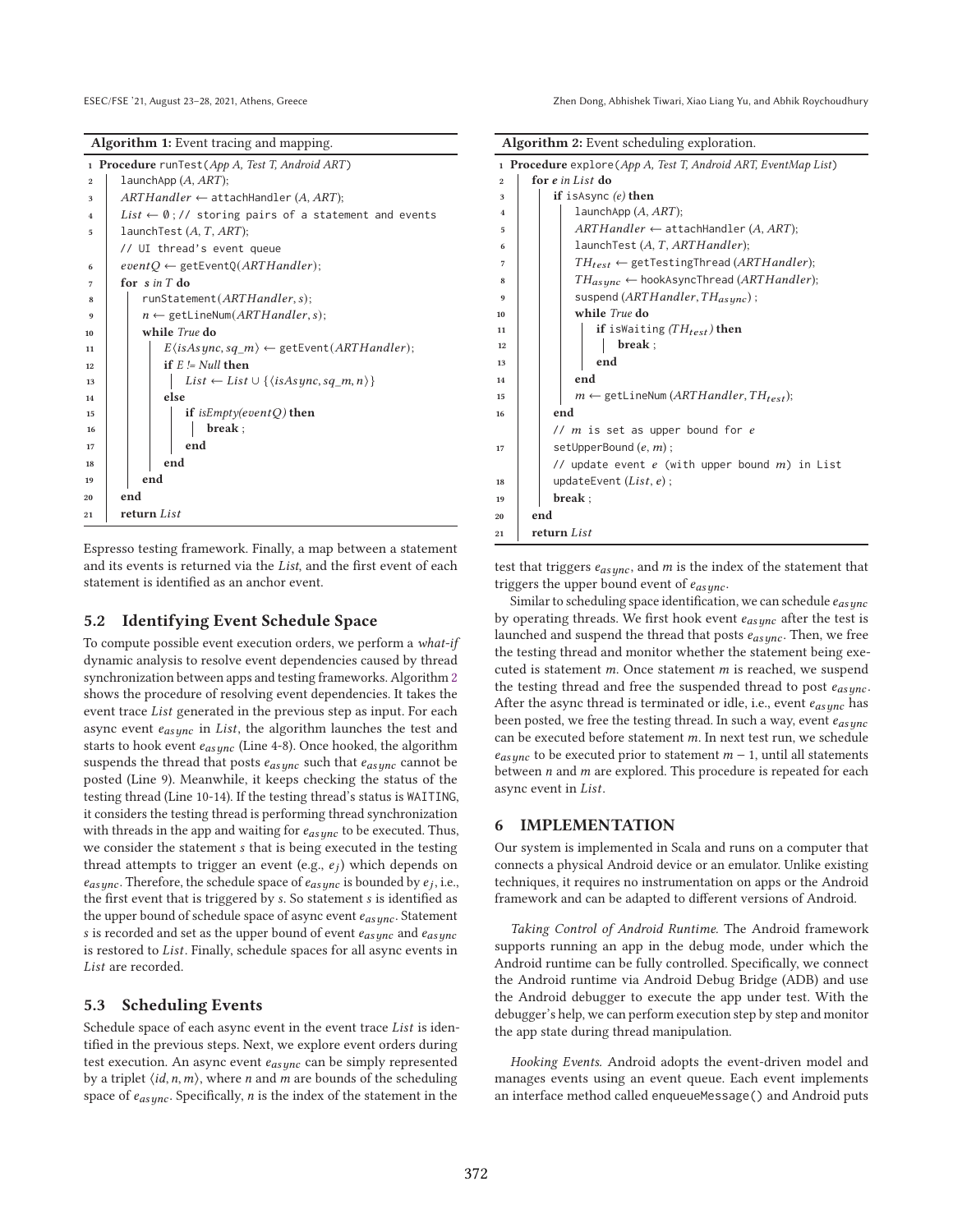Flaky Test Detection in Android via Event Order Exploration **EXPLORES** ESEC/FSE '21, August 23-28, 2021, Athens, Greece

**Table 1: Subject Apps**

| App Name                | Version   | #LOC    | #Stars   | Category          |
|-------------------------|-----------|---------|----------|-------------------|
| Amaze File Manager      | 3.4.3     | 92.2k   | 2.8k     | Tools             |
| Youtube Extractor       | 2.0.0     | 2.7k    | 519      | Video Players     |
| AntennaPod              | 1.8.1     | 102.6k  | 2.7k     | Music & Audio     |
| <b>Backpack Design</b>  | 2.0.7     | 84.2k   | 363      | Productivity      |
| Barista                 | 3.5.0     | 67.9k   | 1.2k     | Productivity      |
| CameraView              | 2.6.1     | 40.5k   | 2.9k     | Photography       |
| Catroid                 | 0.9.69    | 457.5k  | $\Omega$ | Education         |
| City Localizer          | 1.1       | 4k      | $\Omega$ | Travel & Local    |
| ConnectBot              | 1.9.6     | 119.7k  | 1.4k     | Communication     |
| <b>DuckDuckGo</b>       | 5.43.0    | 211.3k  | 1.2k     | Tools             |
| Espresso                | 1.0       | 17.3k   | 1.1k     | Maps & Navigation |
| <b>Firefox Focus</b>    | 8.5.1     | 44.5k   | 1.6k     | Communication     |
| Firefox Lite            | 2.18      | 1598.4k | 212      | Communication     |
| FlexBox                 | 2.0.1     | 29.2k   | 15.2k    | Libraries & Demo  |
| <b>GnuCash</b>          | 2.4.0     | 90.1k   | 1k       | Finance           |
| <b>IBS</b> FoodAnalyzer | 1.2       | 26.1k   | $\Omega$ | Health & Fitness  |
| Google I/O              | 7.0.14    | 73.5k   | 19.6k    | Books & Reference |
| <b>Just Weather</b>     | 1.0.0     | 5.9k    | 65       | Weather           |
| Kaspresso               | 1.1.0     | 66.3k   | 774      | Productivity      |
| KeePassDroid            | 2.5.3     | 159.7k  | 1.2k     | Tools             |
| KickMaterial            | 1.0       | 79.1k   | 1.6k     | Crowdfunding      |
| KISS Launcher           | 3.11.9    | 27.2k   | 1.4k     | Personalisation   |
| MedLog                  | 1.0       | 65k     | $\Omega$ | Medical           |
| Minimal To Do           | 1.2       | 27.5k   | 1.8k     | Productivity      |
| MoneyManagerEx          | 02.14.994 | 170k    | 265      | Finance           |
| My Expenses             | 3.0.7.1   | 1835.6k | 248      | Finance           |
| <b>NYBus</b>            | 1.0       | 6.9k    | 272      | Transport         |
| Omni Notes              | 6.0.5     | 105.9k  | 2k       | Productivity      |
| OpenTasks               | 1.2.4     | 448k    | 724      | Productivity      |
| ownCloud                | 2.14.2    | 333.7k  | 2.9k     | Productivity      |
| Sunflower               | 0.1.6     | 5.3k    | 10.1k    | Gardening         |
| Surveyor                | 13.3.0    | 290.4k  | 13       | Communication     |
| WordPress               | 14.2-rc-2 | 461.7k  | 2.3k     | Productivity      |

events to the queue by calling this method. We set a breakpoint at method enqueueMessage() in the debug mode. Whenever an event is generated and injected into the queue, we perform predefined operations such as suspending the event-posting thread.

*Operating Threads.* We leverage the Android debugger to retrieve threads running in the app under test, including the testing thread and UI thread. The Android debugger provides commands to remotely operate threads, e.g., inspecting thread status and suspending a selected thread. It also allows us to obtain the current stack frames of a running thread that are used for event identification. With the Android debugger, we can execute a testing thread step by step and observe execution at the statement level by inserting a breakpoint at each statement in the test.

### **7 EVALUATION**

We empirically evaluate *FlakeScanner*'s effectiveness in detecting flaky tests in the test suites of large-scale Android projects.

### **7.1 Subject Apps**

Our technique is designed for a test that runs on the Android framework platform and checks whether it is flaky. To evaluate our technique, we need Android projects that contain such tests. Basically, there are two types of tests in Android projects: *instrumented tests*

| Table 2: Root causes of reproduced flaky test failures and |  |  |  |  |
|------------------------------------------------------------|--|--|--|--|
| their categories.                                          |  |  |  |  |

| Categories   | Description of root causes                                                                                                                                                                                       |
|--------------|------------------------------------------------------------------------------------------------------------------------------------------------------------------------------------------------------------------|
| Async        | Do not wait or wait not enough when accessing background<br>resources or services in an async manner for tasks such as<br>image rendering, downloading from internet, and invoking<br>third party libraries.     |
| Event orders | Expecting an implicit event execution order that may not<br>always occur in the test execution. The unexpected event<br>execution order leads to app misbehavior such as the soft<br>keyboard disappearing late. |
| Data race    | Checking unsynchronized data because checking occurs be-<br>fore the data being updated due to the lack of thread synchro-<br>nization.                                                                          |
| Lifecycle    | Performing app-state-sensitive operations on the incorrect<br>state, e.g., the testing thread attempts to operate GUI widgets<br>when the app is resumed state, which is prohibited.                             |

that run on a physical device or Android emulator and *local unit tests* that run on local Java virtual machines. Thus, we need Android projects that contain instrumented tests. Unfortunately, most Android projects in existing benchmarks such as AndroTest [11], industrial app benchmark [44], and data set that is used for flaky test empirical study [42] have no instrumented tests.

Therefore, we built the first subject-suite *FlakyAppRepo* in which each Android project contains instrumented tests that are written by developers. As shown in Table 1, *FlakyAppRepo* contains 33 Android projects (majority of them are well-known, such as WordPress) and over 5000 instrumented tests from developers. We collected Android projects containing instrumented tests as follows: (1) searching popular open-source Android projects such as Firefox and manually checking their repositories to select projects with instrumented tests (intuitively, popular projects are well maintained and more likely have developer tests); (2) searching keywords such as *flak*, *flakiness*, or *intermit* on the Github and manually checking searched repositories to select Android projects containing instrumented tests. Furthermore, we explored these keywords in the commit history as well to include already fixed flaky tests. A few searched projects have 0 star on the Github. To achieve diversity, we did not exclude these projects and kept them in the subject-suite.

### **7.2 Research Questions**

Our evaluation aims to address the following research questions.

- RQ1 Can *FlakeScanner* detect known *flaky tests* that are reported by developers?
- RQ2 How does *FlakeScanner* compare with existing techniques in terms of number of detected flaky tests?
- RQ3 Can *FlakeScanner* be used to discover flaky tests in Android projects that were previously unknown?

### **7.3 Experiment Setup**

To answer the research questions, we conduct three empirical studies on test cases that are written by developers in real world Android app projects.

7.3.1 Study 1. We first evaluate *FlakeScanner*'s effectiveness in flaky test detection by running it on known flaky tests in Android projects and checking how many of them are marked as flaky tests by *FlakeScanner*.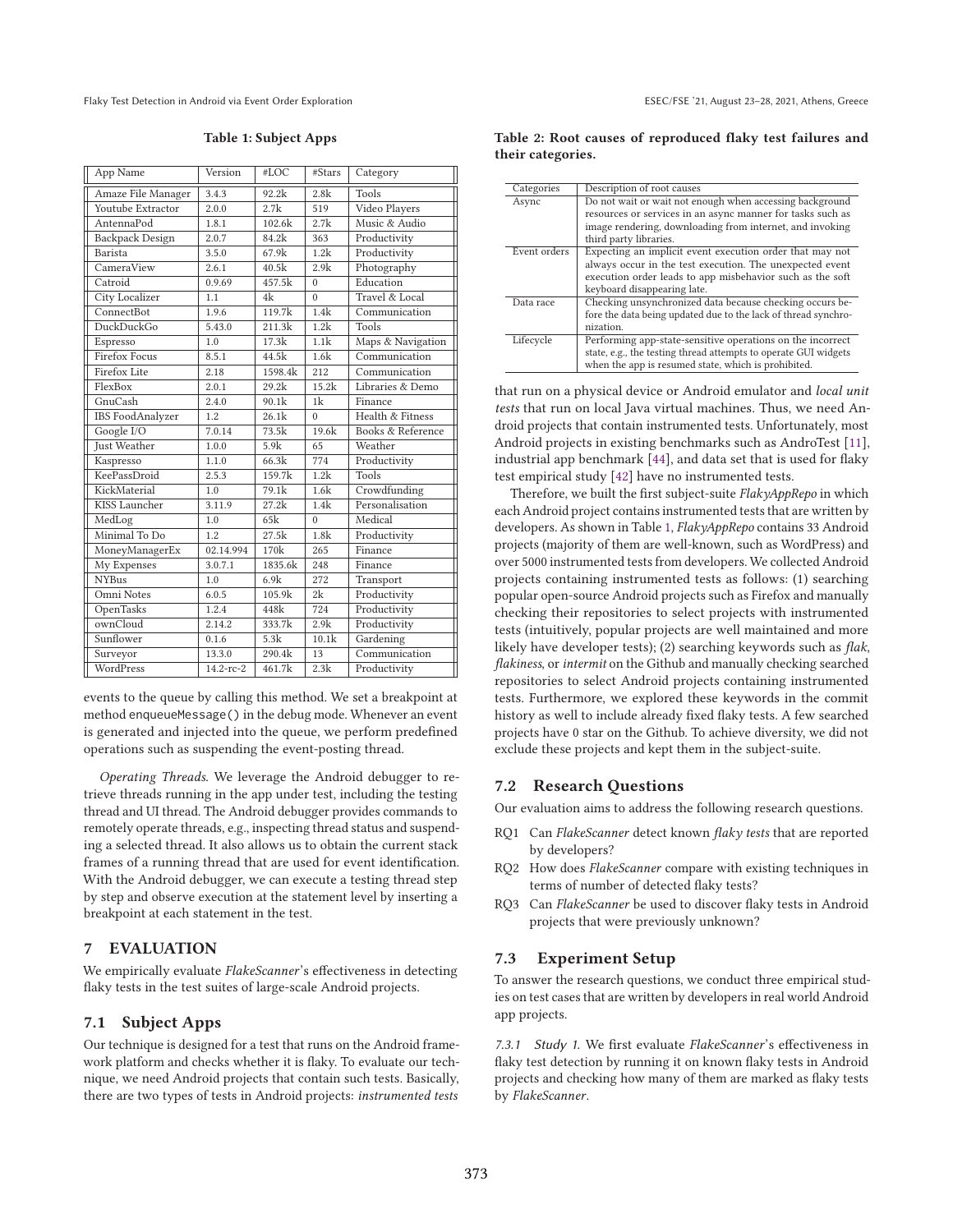**Table 3: Dynamic analysis based tools for detecting flaky tests or concurrency issues in Android apps.**

| Approach                   | Categories  | Instrumentation | Year | Reason for not selected     |
|----------------------------|-------------|-----------------|------|-----------------------------|
| <b>RERUN</b>               | Flaky tests | No              | ۰    |                             |
| Shaker [40]                | Flaky tests | No.             | 2020 |                             |
| APEChecker <sup>[16]</sup> | Async bugs  | No              | 2018 | publicly unavailable        |
| <b>ERVA</b> [20]           | Event race  | Yes             | 2016 | Publicly unavailable        |
| EventRacer <sup>[8]</sup>  | Event race  | Yes             | 2015 |                             |
| AsyncDroid [24]            | Async bugs  | Yes             | 2015 | Incompatible instrument API |

*Data Set.* We selected 52 known flaky tests from *FlakyAppRepo* that are caused by concurrency or synchronization issues for Study 1. In Android projects, flaky tests reported by developers are marked with a dedicated annotation @FlakyTest such that flaky tests can be automatically filtered out during test execution. We identified 269 known flaky tests in *FlakyAppRepo* using @FlakyTest annotation. We selected known tests from them in the following manner.

- **Concurrency** We select concurrency related flaky tests by manually analyzing (1) details about reported flaky tests such as the reason of why a test is flaky, which can be collected from detail element  $2$  of @FlakyTest annotation; (2) commit messages when flaky tests were introduced or fixed in a subsequent version; (3) whether there exist statements in tests that are commonly involved in concurrency or synchronization execution, e.g., operations of Runnable or AsyncTask objects.
- **Passing** We ran each selected test in our execution environment and ensured it passes in the initial run, avoiding failures due to environment setup.
- **Reproducing** We reproduce the flaky test failure for each selected test by analyzing its commits messages and detailed description in the repository including root causes and failing scenarios. For cases lacking the description, we contacted developers to seek more insights on the failure reproduction. A test is selected if its failures is reproduced.

In the end, 52 known flaky tests were selected for the evaluation. Meanwhile, we also analyzed root causes of these flaky test failures and classified them into four categories which are shown in Table 2.

7.3.2 Study 2. To answer RQ2, we evaluate *FlakeScanner* and existing tools on the data set used in Study 1. We reviewed most recent works on flaky tests or event race detection for Android apps and summarize them in Table 3. We selected the following approaches for comparison.

- *RERUN.* In practice, developers often run a test many times to check whether the test is flaky. Similarly, we run a test 100 times and check whether the flaky test failure manifests during execution. We call the approach *100RUN* and take it as our baseline.
- *Shaker* [40] is the most recently reported state-of-the-art technique for detecting concurrency-related flaky tests in Android apps. *Shaker* attempts to manifest a flaky test failure by adding noises in the execution environment to affect event execution order, e.g., changing CPU workload.
- *EventRacer* [8] is a the-state-of-art dynamic technique of detecting event races in Android apps, which infers races

by analyzing runtime traces produced by an instrumented Android framework.

7.3.3 Study 3. To answer RQ3, we run *FlakeScanner* on tests in *FlakyAppRepo* without @FlakyTest annotation, i.e., tests that are not reported as flaky tests. We first run these tests in our execution environment and exclude tests that fail, then feed passing tests to *FlakeScanner* and report tests that are labeled as flaky tests by *FlakeScanner*.

*Effect of Debug Mode. FlakeScanner* runs apps in the debug mode. The debug mode environment may affect flaky test detection by impacting the Android event dispatching mechanism or increasing execution workload. According to the official Android document<sup>3</sup>, the difference between normal execution mode and debug mode is that the Android virtual machine (VM) loads an additional Android Runtime Tooling Interface (ARTTI) plugin that exposes runtime internals (e.g., variable values). The ARTTI plugin runs as a VMlevel component and it is transparent to event dispatching that occurs in the app's main thread, i.e., running apps in debug mode does not impact the mechanism of event dispatching.

However, running the ARTTI plugin and accessing runtime internals in the execution could increase the workload of the VM. Due to the workload change, a test can manifest the flaky test failure. To rule out such cases, for each test in our study, we pre-execute it to ensure the test passes in the debug mode environment. To perform end-to-end comparison in Study 2, we run *100RUN* and *Shaker* in the debug mode environment as well.

*Execution Environment.* We conducted experiments on a physical machine with 64 GB RAM and a 56 cores Intel(R) Xeon(R) E5-2660 v4 CPU, running a 64-bit Ubuntu 16.04 operating system. Each execution instance runs in a Docker container to minimize the potential inference between running instances. App under test runs on an Android 9 (x86) emulator. One execution instance is for one test case for which the Android emulator is initialized to a fresh state at the beginning to provide a clean testing environment.

### **7.4 RQ1: Efficacy**

Table 4 shows results on each known flaky test for study 1. The first column indicates known test Ids, the second column shows app names and testing frameworks used in apps, and the third column indicates test method names. Column "#Event" indicates the number of events observed by *FlakeScanner* during detection. "#Run" indicates the number of test runs in the event order exploration. Column "Time" reports the time that is used to detect a flaky test. Column "Succ" indicates whether the test is identified as a flaky test by *FlakeScanner*. "-" indicates that a test is unable to be executed due to library compatibility issues. Firefox-Lite marked with "\*" (rows 39-40) is a previous version (commit:465739510e). Note that some test names in the table are shortened for readability.

*Results. FlakeScanner* successfully detected 45 out of 52 known flaky tests that are from 10 Android projects (including a different version of Firefox Lite). On average, *FlakeScanner* detected a flaky test in 101 seconds. The maximum detection time is for test 20 from app AntennaPod (691 seconds). The minimum detection time is for

 $^2$ https://developer.android.com/reference/androidx/test/filters/FlakyTest

<sup>3</sup>https://source.android.com/devices/tech/dalvik/art-ti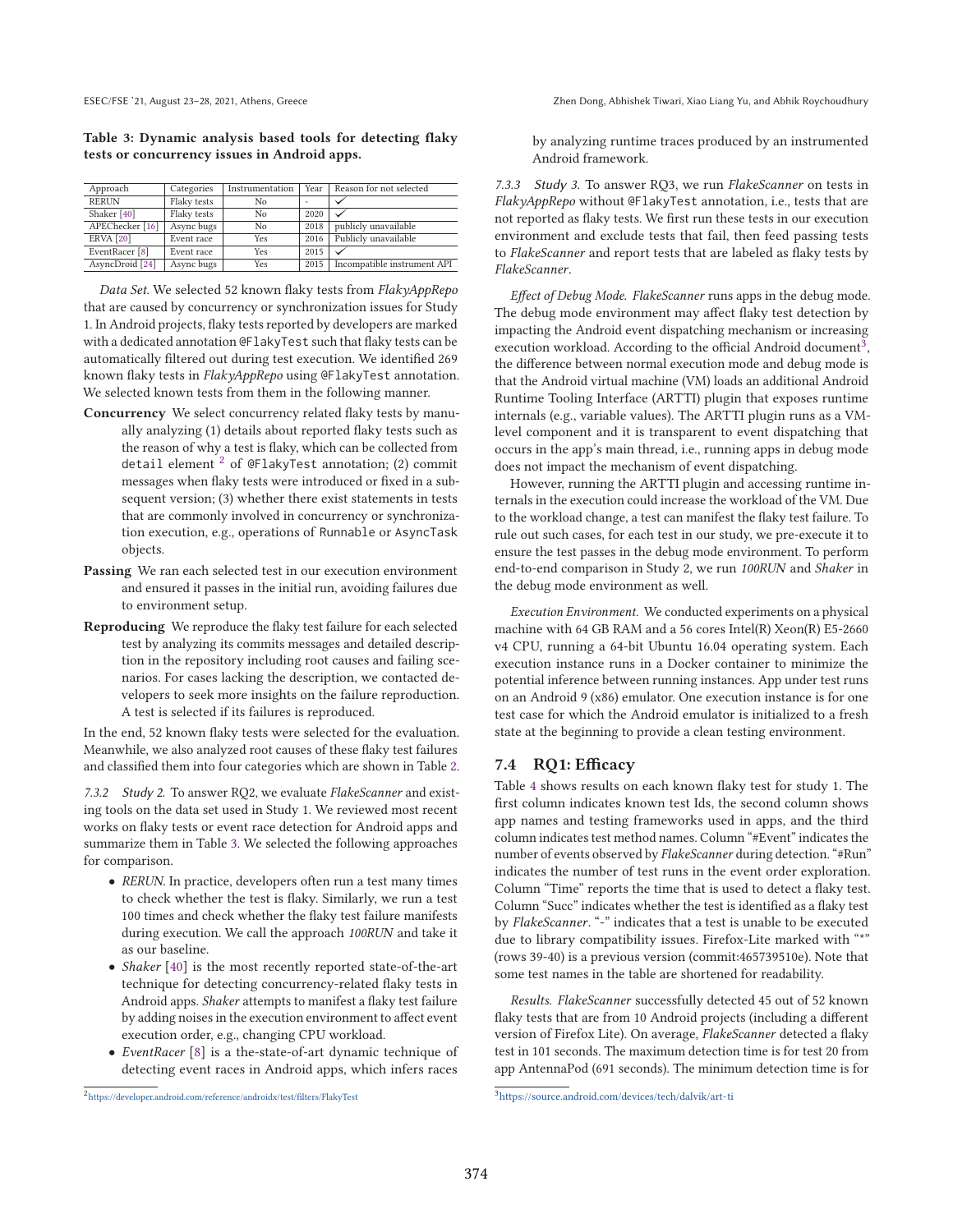|                  | App:                     |                            | FlakeScanner   |                          |                          |                          | Shaker          |              | 100Run         |      |
|------------------|--------------------------|----------------------------|----------------|--------------------------|--------------------------|--------------------------|-----------------|--------------|----------------|------|
| Id               | Framework                | Method name                | #Events        | #Run                     | Time(s)                  | Succ                     | Time(s)         | Succ         | Time(s)        | Succ |
| $\mathbf{1}$     |                          | capture                    | 58             | $\overline{c}$           | 48                       | $\checkmark$             | 4301.76         |              | 80             |      |
| $\boldsymbol{2}$ | Surveyor:                | twoQuestions               | 104            | $\overline{c}$           | 48                       | $\checkmark$             | 2639.1          | $\checkmark$ | 1236           |      |
| 3                | Espresso                 | multimedia                 | 233            | 8                        | 542                      | $\checkmark$             | 1607.28         |              | 486            |      |
| $\overline{4}$   |                          | contactDetails             | 104            | $\overline{c}$           | 48                       | $\checkmark$             | 2819.93         |              | 1300           |      |
| 5                |                          | testEncipheredVideo        | $\overline{4}$ | $\overline{c}$           | 24                       | $\checkmark$             | 112.136         | $\checkmark$ | 9              |      |
| 6                | Youtube                  | testUnembeddable           | $\overline{7}$ | 3                        | 22                       |                          | 151.783         |              | 103            |      |
| 7                | Extractor:               | testAgeRestrictVideo       | 5              | 3                        | 12                       |                          | 103.136         |              | 78             |      |
| 8                | JUnit4                   | testUsualVideo             | 5              | 3                        | 14                       |                          | 107.094         |              | 77             |      |
| 9                |                          | testScenarioForBug5b       | 861            | $\overline{c}$           | 100                      | $\checkmark$             | 583.922         | $\checkmark$ | 704            |      |
| 10               |                          | editCommandKeeps           | 101            | $\overline{c}$           | 54                       | ✓                        | 929.601         |              | 857            |      |
| 11               | MyExpenses:              | cloneCommandIncreases      | $\overline{a}$ | $\overline{\phantom{0}}$ | $\overline{\phantom{0}}$ | $\overline{\phantom{0}}$ | 949.274         |              | 879            |      |
| 12               | Espresso                 | changeOfFractionDigits     | 991            | $\boldsymbol{2}$         | 170                      | $\checkmark$             | 672.984         |              | 693            |      |
| 13               |                          | changeOfFractionDigitsWith | 991            | $\overline{c}$           | 174                      | $\checkmark$             | 589.684         |              | 637            |      |
| 14               |                          | saveImageThenDelete        | 627            | 5                        | 352                      | $\overline{\checkmark}$  | 1954.07         | $\checkmark$ | 1088           |      |
| 15               | Firefox Lite:            | dismissMenu                |                |                          |                          | $\checkmark$             |                 | $\checkmark$ |                |      |
|                  |                          | turnOnTurboMode            | 165<br>89      | $\,2$<br>$\overline{c}$  | 76                       | $\checkmark$             | 1381<br>926.728 | $\checkmark$ | 742<br>5       |      |
| 16               | Espresso                 |                            |                |                          | 40                       | $\checkmark$             |                 |              |                |      |
| $17\,$           |                          | changeDisplayLang          | 189            | 3                        | 72                       |                          | 3056.51         | $\checkmark$ | 680            |      |
| 18               |                          | testGoToPreferences        | 107            | 3                        | 56                       | $\checkmark$             | 418.265         |              | $\overline{4}$ |      |
| 19               |                          | testClickNavDrawer         | 132            | $\overline{2}$           | 60                       | $\checkmark$             | 2279.01         | $\checkmark$ | 5              |      |
| 20               | AntennaPod:              | PlaybackSonicTest#On       | 177            | 10                       | 691                      | $\checkmark$             | 3243.652        | $\checkmark$ | 1128           |      |
| 21               | Robotium                 | PlaybackSonicTest#Off      | 176            | 6                        | 495                      | $\checkmark$             | 1233.66         |              | 1231           |      |
| 22               |                          | PlaybackTest#OffEpisodes   | 175            | $\boldsymbol{2}$         | 142                      | $\checkmark$             | 1251.95         |              | 1237           |      |
| 23               |                          | PlaybackTest#OnEpisodes    | 162            | $\overline{c}$           | 140                      | ✓                        | 1071.3          |              | 1128           |      |
| 24               |                          | testScrollToPositionrow    | 219            | 6                        | 306                      |                          | 416.673         |              | 837            |      |
| 25               |                          | testAddViewHolders         | 46             | $\overline{c}$           | 17                       | $\checkmark$             | 142.923         |              | 196            |      |
| 26               |                          | testChangeAttributes       | 23             | $\overline{c}$           | $20\,$                   | $\checkmark$             | 102.37          | $\checkmark$ | $\mathbf{3}$   |      |
| 27               |                          | testMinHeightminHeight     | 58             | 7                        | 112                      | $\checkmark$             | 105.134         |              | 176            |      |
| 28               |                          | testJustifyContentviews    | 58             | $\overline{2}$           | 40                       | $\checkmark$             | 110.923         |              | 168            |      |
| 29               |                          | testJustifyContent_center  | 58             | 9                        | 158                      | $\checkmark$             | 211.181         |              | 173            |      |
| 30               | FlexBox:                 | testFlexWrapcolumn         | 55             | $\overline{c}$           | 32                       | $\checkmark$             | 107.355         |              | 180            |      |
| 31               | Espresso                 | testFirstViewGonecolumn    | 58             | $\boldsymbol{2}$         | 32                       | $\checkmark$             | 106.491         |              | 168            |      |
| 32               |                          | testChangeOrderParams      | 26             | $\overline{4}$           | 36                       | $\checkmark$             | 102.21          | ✓            | 178            |      |
| 33               |                          | testAlignItemscolumn       | 58             | $\boldsymbol{2}$         | 32                       | $\checkmark$             | 107.798         |              | 180            |      |
| 34               |                          | testAlignContentcolumn     | 58             | $\overline{c}$           | 32                       | $\checkmark$             | 107.021         |              | 189            |      |
| 35               |                          | testAlignContentcolumn     | 58             | $\overline{c}$           | 32                       | $\checkmark$             | 105.902         |              | 198            |      |
| 36               |                          | testAlignContentPadding    | 56             | $\overline{c}$           | 42                       | $\checkmark$             | 107.256         |              | 193            |      |
| 37               |                          | testFlexLinesrow           | 74             | 3                        | 32                       | $\checkmark$             | 246.254         |              | 344            |      |
| 38               |                          | testFlexLinescolumn        | 69             | 2                        | 36                       | ✓                        | 221.768         |              | 366            |      |
| 39               | Firefox Lite $(\star)$ : | browsingWebsite            | 642            | $\overline{c}$           | 94                       |                          | 2192.65         |              | 159            |      |
| 40               | Espresso                 | saveImageThenDelete        | 661            | 3                        | 96                       | $\blacktriangledown$     | 1415.6          |              | 1117           |      |
| 41               |                          | test_with_description      | 41             | $\boldsymbol{2}$         | 11                       | $\checkmark$             | 146.354         |              | 289            |      |
| 42               |                          | test_with_title            | 40             | $\overline{c}$           | 11                       | $\checkmark$             | 150.643         |              | 303            |      |
| 43               |                          | test_bottom_sheet_style    | $32\,$         | 4                        | 30                       |                          | 149.486         |              | 207            |      |
| 44               | BackPack:                | test_alert_style           | 32             | $\overline{4}$           | 31                       |                          | 150.811         |              | 199            |      |
| 45               | JUnit4                   | screenshotTestDialog       | 86             | 2                        | 23                       | $\checkmark$             | 285.117         |              | $267\,$        |      |
| 46               |                          | screenshotTestDialog       | 86             | $\,2$                    | 23                       | $\checkmark$             | 290.37          |              | 263            |      |
| 47               |                          | test with buttons          | 42             | 3                        | 11                       | $\checkmark$             | 174.781         |              | 348            |      |
| 48               |                          | overflowMenuClick_byTitle  | 130            | 3                        | 82                       | $\checkmark$             | 240.39          | $\checkmark$ | 309            |      |
| 49               | Barista:                 | openOverflowMenu_Option    | 58             |                          | 21                       | $\checkmark$             |                 | $\checkmark$ | 323            |      |
|                  | JUnit4                   | overflowMenuClick_byId     |                | $\overline{c}$           |                          | $\checkmark$             | 310.67          | $\checkmark$ |                |      |
| 50               |                          |                            | 127            | $\overline{4}$           | 82                       | $\overline{\checkmark}$  | 280.342         |              | 350            |      |
| 51               | Kaspresso:               | CommonFlakyTest#test       | 93             | 2                        | 26                       |                          | 2232.77         |              | 1896           |      |
| 52               | JUnit4                   | UiCommonFlakyTest#test     | 94             | 5                        | 295                      | $\checkmark$             | 2048.74         |              | 1941           |      |
|                  | Avg/SUM                  |                            | 169            | $\overline{3}$           | 101                      | 45                       | 861             | 15           | 497            | 8    |

# **Table 4: Results on known flaky tests by** *FlakeScanner***,** *Shaker* **and** *100RUN***.**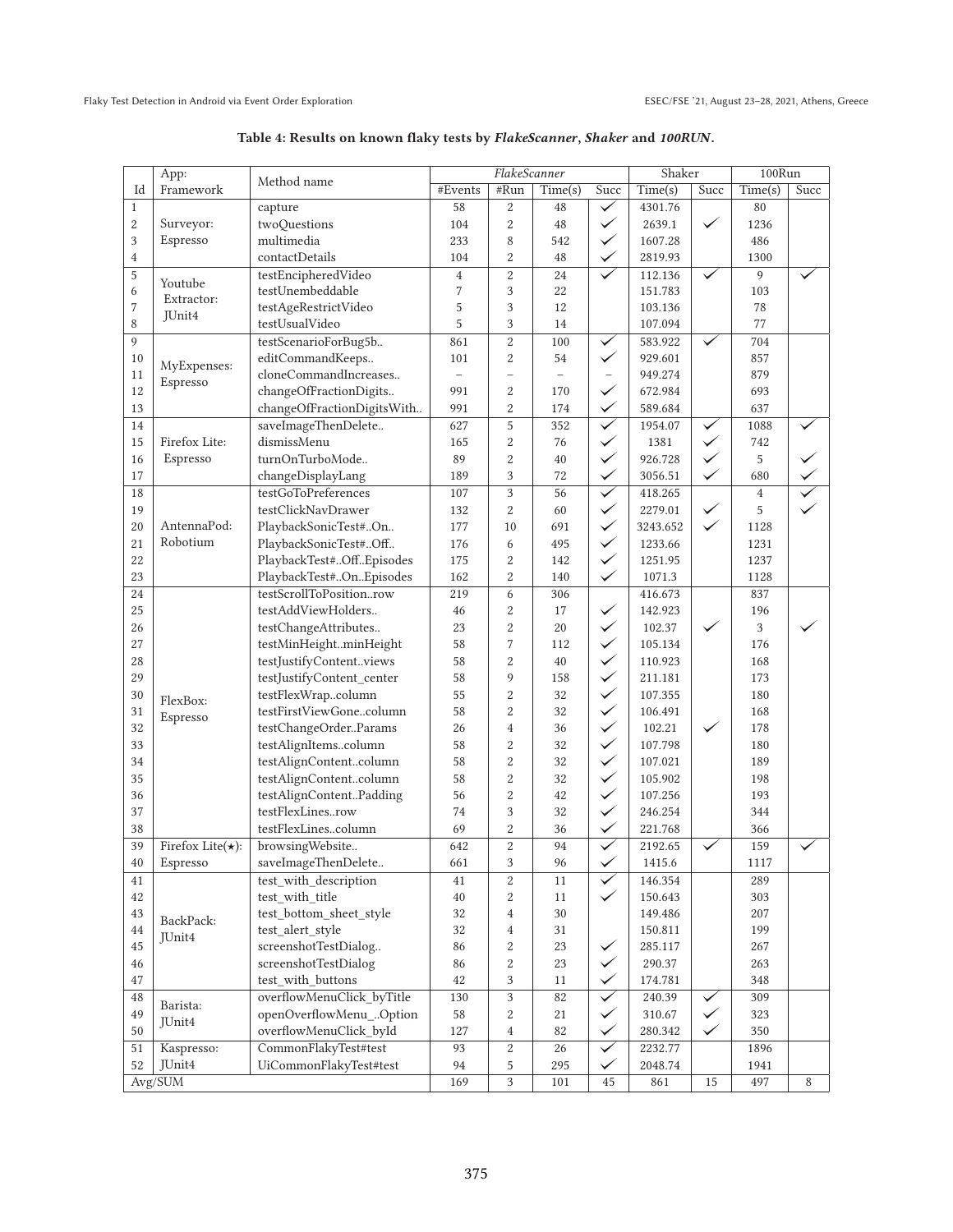test 41, 42, and 47 from app BackPack (11 seconds). *FlakeScanner* detected a flaky test within 3 test runs on average. The maximum number of test runs is for test 20 from AntennaPod (10 runs). To understand why *FlakeScanner* successfully detected failures within a few test runs, we inspected source code of projects. The major reason is that tests heavily use synchronization operations. For instance, test 2 from Surveyor contains 21 test statements, 15 of which use the synchronization operation provided by Espresso [2] onView(). When onView() is called in the test statement, the testing thread waits until background threads complete tasks. As designed, *FlakeScanner* does not perform event scheduling for those cases since async events are bounded in the execution of a test statement by the synchronization operation. Then *FlakeScanner* can focus on scheduling events for statements that lack synchronization operations. Moreover, *FlakeScanner* prioritizes exploring positions that are closer to the upper bound event, which likely triggers flaky test failures (Section 4.3). Thus, *FlakeScanner* could detect failures within a few test runs. The results also show *FlakeScanner* is a practical tool. It successfully detected flaky test failures for test 12 and 13 from MyExpenses, for which 991 events were generated in the execution. Meanwhile, *FlakeScanner* worked on Android projects that adopt different testing frameworks such as Espresso [2] and Robotium [3].

*FlakeScanner* successfully detected 45 out of 52 known flaky tests in 10 Android projects. On average, it detected a flaky test within 3 test runs.

### **7.5 RQ2: Comparison with Existing Techniques**

As shown in Table 4, *FlakeScanner* outperforms *Shaker* and *100RUN* in terms of both the number of detected flaky tests and the average execution time. Out of the 52 known flaky tests, *FlakeScanner* detected the most flaky tests (45) and is followed by *Shaker* (15) and *100RUN* (8). For execution time, *FlakeScanner* detected a flaky test in 101 seconds on average, which is less than 861 seconds of *Shaker* and 497 seconds of *100RUN*. For most of tests, *100RUN* could not detect a flaky test failure in the first few runs and kept executing them until reaching 100 times, which took a longer time.

Regarding the overlap between flaky tests detected by each tool, *FlakeScanner* detected all the flaky tests detected by *Shaker* and *100RUN*. But *Shaker* and *100RUN* failed to detect the other flaky tests that were detected by *FlakeScanner*. The better results from *FlakeScanner* can be explained as follows: *FlakeScanner* can identify synchronization operations in the test execution and focus on scheduling events for statements that lack synchronization operations. Unexpected event execution orders that cause flaky test failures are more likely to explored by *FlakeScanner*.

We also evaluated *EventRacer* since it uses dynamic analysis to infer event race for Android apps. *EventRacer* reported many possible races for each test run. On average, it reported 1237 races for a test. This is because *EventRacer* focuses on detecting races in Android apps and does not analyze races in which testing frameworks are involved. Furthermore, *EventRacer* infers races by analyzing recorded traces and cannot validate whether the reported races can cause flaky test failures.

*FlakeScanner* outperforms *Shaker* and *100RUN* in terms of both the number of detected flaky tests and average execution time.

### **7.6 RQ3: Real-World Flaky Test Detection**

We ran 1444 passing tests from the 33 Android projects in *FlakyAppRepo* which are not annotated as flaky tests (these tests may or may not be flaky). Out of these 33 projects, *FlakeScanner* detected at least one flaky test for 19 projects, and reported 245 flaky tests in total. To validate previously unknown flaky tests that *FlakeScanner* detected, we randomly selected 20 out of the detected 245 flaky tests and reported them to developers. For each selected test, we manually reproduced the failure that *FlakeScanner* witnessed during detection and generated a detailed root-cause-analysis report, and submitted the report on the Github. At the time of writing the paper, we got responses on 15 test cases. Out of the 15 tests, 13 were confirmed as flaky tests and addressed by developers. For the other two tests, developers replied that the reported failures were not encountered yet or not reproduced at their end, without giving us further explanation. Our experience with flaky test reporting shows so far that developers are more interested in identifying which tests are flaky. Once a flaky test is detected, they appear to be more prone to removing them, rather than investigating why it is flaky.

*FlakeScanner* detected 245 previously unknown flaky tests in 19 widely-used Android projects. Out of the reported 20 unknown flaky tests, 13 were confirmed and addressed by developers.

### **7.7 Threats to Validity**

*External Validity:* Threats to external validity relate to the generalizability of the experimental results. *FlakeScanner* is evaluated so far on 33 Android projects. Our results may not generalise beyond the 33 Android projects to which we have applied *FlakeScanner*. To mitigate this threat, we not only choose Android projects that are popular and well maintained but also include less popular Android projects (i.e., less stars on the Github) which were searched on the Github via keywords.

*Internal Validity:* Threats to internal validity concern factors in our experimental methodology that may affect our results. In Study 1, we note that 52 concurrency or synchronization related known flaky tests are chosen by manually analyzing their related descriptions and commit messages, which might result in selection bias. Similarly, we manually analyze failures detected by each tool under evaluation and validate the results, which might introduce bias as well. To mitigate these risks, two authors of this paper independently performed the manual tasks, and cross-checked each other's results.

### **7.8 Data Availability**

To facilitate future research on flaky tests, we make our prototype *FlakeScanner* and subject-suite *FlakyAppRepo* available at link https: //github.com/AndroidFlakyTest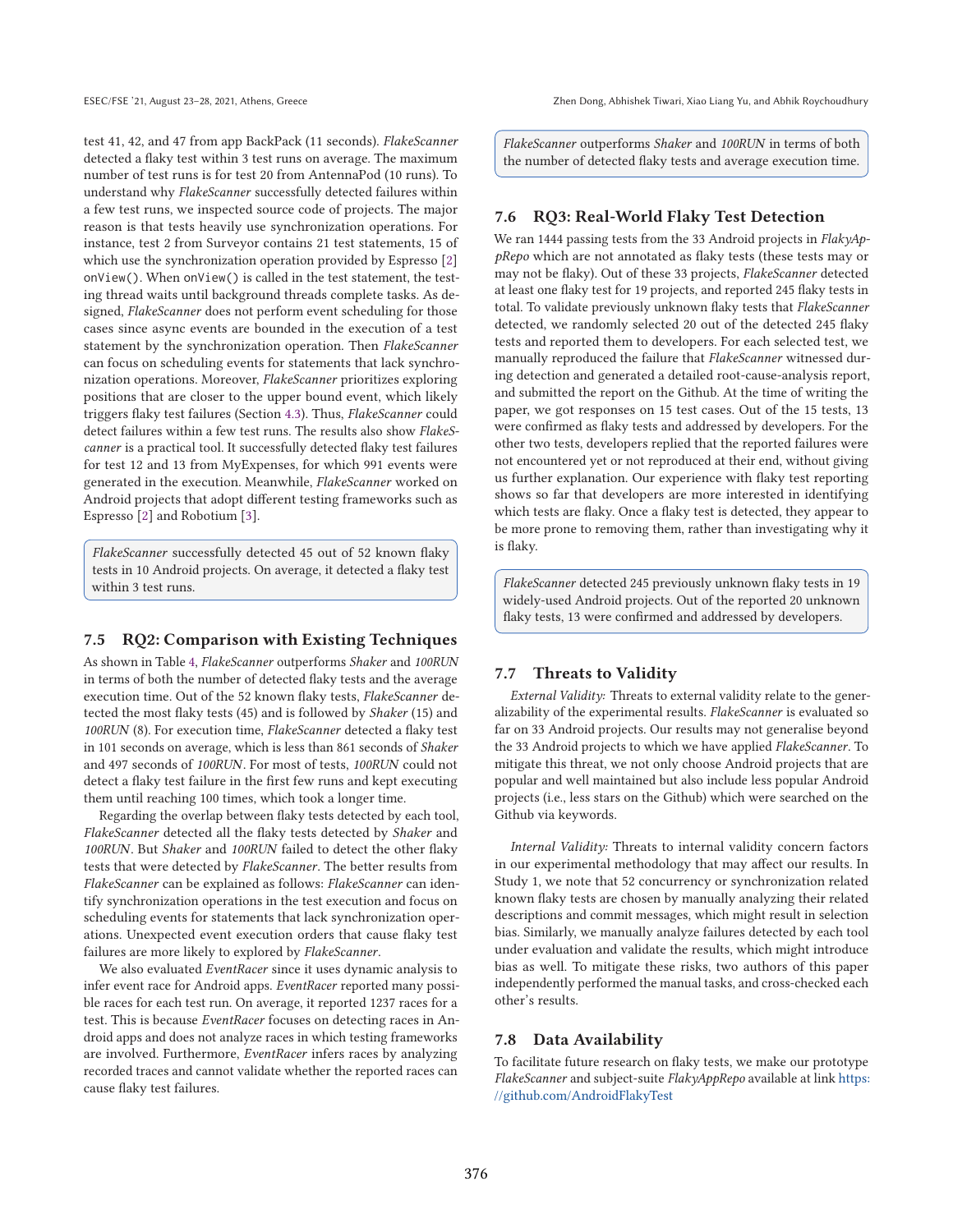Flaky Test Detection in Android via Event Order Exploration Exploration ESEC/FSE '21, August 23-28, 2021, Athens, Greece

#### **8 RELATED WORK**

*Flaky Test Detection.* Bell et al. [6] use code coverage based differential analysis to identify flaky tests. A test is deemed flaky if it fails during regression testing and its execution does not reach any code that was recently changed by developers. Lam et al. propose iDFlakies [27], a framework for detecting order dependent flaky tests, tests that fail when run in different orders. Dutta et al. [13] develop an approach to detect random number related flaky tests, tests that fail due to difference in the sequence of random numbers generated in different runs. Shi et al. [39] propose an approach to fix order-dependent flaky tests by leveraging passing tests. Shi et al. [37] propose to rerun a test multiple times on each mutant and obtain reliable coverage results such that the effects of flaky tests on mutation testing can be mitigated. In contrast, *FlakeScanner* detects concurrency or synchronization related flaky tests in Android projects by exploring feasible event execution orders.

*Event Race Detection.* Another branch of works that are close to ours is event race detection [8, 18–21, 31–33, 35, 36, 45]. Instead of detecting flaky tests, these works leverage dynamic and static analysis to detect event races. For instance, ER Catcher [35], DROIDRACER [32], *EventRacer* [8], CAFA [19], and nAdroid [18] capture *happens-before-relation* among events and infer possible event races. In addition, Ozkan et al. [24] propose to detect asynchronous bugs by exploring different execution orders of event handlers in Android apps. SARD [46] leverages happens-before analysis to detect use-after-free issues in Android apps. These techniques have the potential to be applicable for flaky test detection, but face challenges to capture complete and precise happens-before relations when a test is executed by a testing framework. Many false positives can be reported by event-race detectors due to incomplete happen-before relations being compute. In contrast, *FlakeScanner* performs a system-level dynamic analysis to capture precise event dependencies to avoid such false positives.

*Empirical Studies on Flaky Tests.* Multiple studies [14, 26, 30, 42] confirm concurrency as the major cause of flaky tests. Luo et al. [30] performed an empirical analysis of flaky tests in 51 open-source projects. They identified *Concurrency* and *Async wait* as the most common cause of flaky tests. They pointed out that the majority of these cases arose because they do not wait for external resources. Finally, they described the common fixing strategies the developers use to fix flaky tests. In a separate study, Eck et al.[14] surveyed 21 professional developers to classify 200 flaky tests they fixed. They identified four unreported causes of flaky tests, which are also considered difficult to fix. Thorve et al. [42] conducted an empirical study of flaky tests in Android apps. They searched 1000 projects for the commits related to flakiness and found only 77 relevant commits from 29 projects. They found 36% of commits occurred due to concurrency related issues. Fan et al. [16] proposed a hybrid approach towards manifesting asynchronous bugs in Android apps with fault patterns.

*Concurrency Bug Detection.* There have been several testing based approaches [10, 12, 22, 23, 28, 47] to identify concurrency related bugs. Maple [47] proposed a coverage-driven approach to expose untested thread interleavings. Letko [28] proposed a combination of testing and dynamic analysis with *metaheuuristic* techniques.

Choudhary et al. [10] presented a coverage-guided approach for generating concurrency tests to detect bugs in thread-safe classes. Multiple related works [5, 7, 9, 15, 29, 43] manipulated event orders to control non-determinism in multi-threaded programs. Liu et al. [29] proposed a deterministic multithreading system that replaces *pthreads* library in C/C++ apps. Emmi et al. [15] proposed a search prioritization strategy to discover concurrency bugs. They add non-determinism to deterministic schedulers by delaying their next-scheduled task. Adamsen et al. [5] presented an automated program repair technique for event race errors in JavaScript. Given a repair policy, they controlled the event handler scheduling in the browser to avoid bad orderings.

### **9 DISCUSSION**

Flaky tests pose a significant problem in validating mobile apps. In this paper, we presented an approach for detecting flaky tests via systematic event order exploration. We introduced *FlakeScanner*, a tool to detect flaky tests for Android apps. *FlakeScanner* explores the space of possible execution environments which may cause relevant threads to interleave differently. Due to the lack of a testing benchmark for flaky tests, we created the first subject-suite *FlakyAppRepo* that is used to study test flakiness. *FlakyAppRepo* contains 33 widely-used Android apps with around 2.5k stars on average in GitHub. We applied *FlakeScanner* to tests from *FlakyAppRepo*. Results show that *FlakeScanner* not only detected known flaky tests but also reported 245 new flaky tests. We believe that our tool and results hold out promise for tackling flaky tests, which is a significant pain point in the practice of testing.

### **ACKNOWLEDGEMENTS**

This work was partially supported by the National Research Foundation Singapore (National Satellite of Excellence in Trustworthy Software Systems).

#### **REFERENCES**

- [1] 2016. Flaky Tests at Google and How We Mitigate Them. https://testing. googleblog.com/2016/05/flaky-tests-at-google-and-how-we.html
- [2] 2020. Espresso. https://developer.android.com/training/testing/espresso
- [3] 2020. Robotium. https://github.com/RobotiumTech/robotium
- [4] Christoffer Quist Adamsen, Gianluca Mezzetti, and Anders Møller. 2015. Systematic Execution of Android Test Suites in Adverse Conditions. In *Proceedings of the 2015 International Symposium on Software Testing and Analysis*. https://doi.org/10.1145/2771783.2771786
- [5] C. Q. Adamsen, A. Møller, R. Karim, M. Sridharan, F. Tip, and K. Sen. 2017. Repairing Event Race Errors by Controlling Nondeterminism. In *2017 IEEE/ACM 39th International Conference on Software Engineering (ICSE)*. https://doi.org/10. 1109/ICSE.2017.34
- [6] J. Bell, O. Legunsen, M. Hilton, L. Eloussi, T. Yung, and D. Marinov. 2018. DeFlaker: Automatically Detecting Flaky Tests. In *2018 IEEE/ACM 40th International Conference on Software Engineering (ICSE)*. https://doi.org/10.1145/3180155.3180164
- [7] Tom Bergan, Luis Ceze, and Dan Grossman. 2013. Input-covering schedules for multithreaded programs. (2013). https://doi.org/10.1145/2509136.2509508
- [8] Pavol Bielik, Veselin Raychev, and Martin Vechev. 2015. Scalable Race Detection for Android Applications. (2015). https://doi.org/10.1145/2814270.2814303
- [9] Ahmed Bouajjani, Michael Emmi, Constantin Enea, Burcu Kulahcioglu Ozkan, and Serdar Tasiran. 2017. *Verifying Robustness of Event-Driven Asynchronous Programs Against Concurrency*. https://doi.org/10.1007/978-3-662-54434-1\_7
- Ankit Choudhary, Shan Lu, and Michael Pradel. 2017. Efficient Detection of Thread Safety Violations via Coverage-Guided Generation of Concurrent Tests. In *IEEE/ACM International Conference on Software Engineering*. https://doi.org/ 10.1109/ICSE.2017.32
- [11] Shauvik Roy Choudhary, Alessandra Gorla, and Alessandro Orso. 2015. Automated Test Input Generation for Android: Are We There Yet?. In *Proceedings of the*